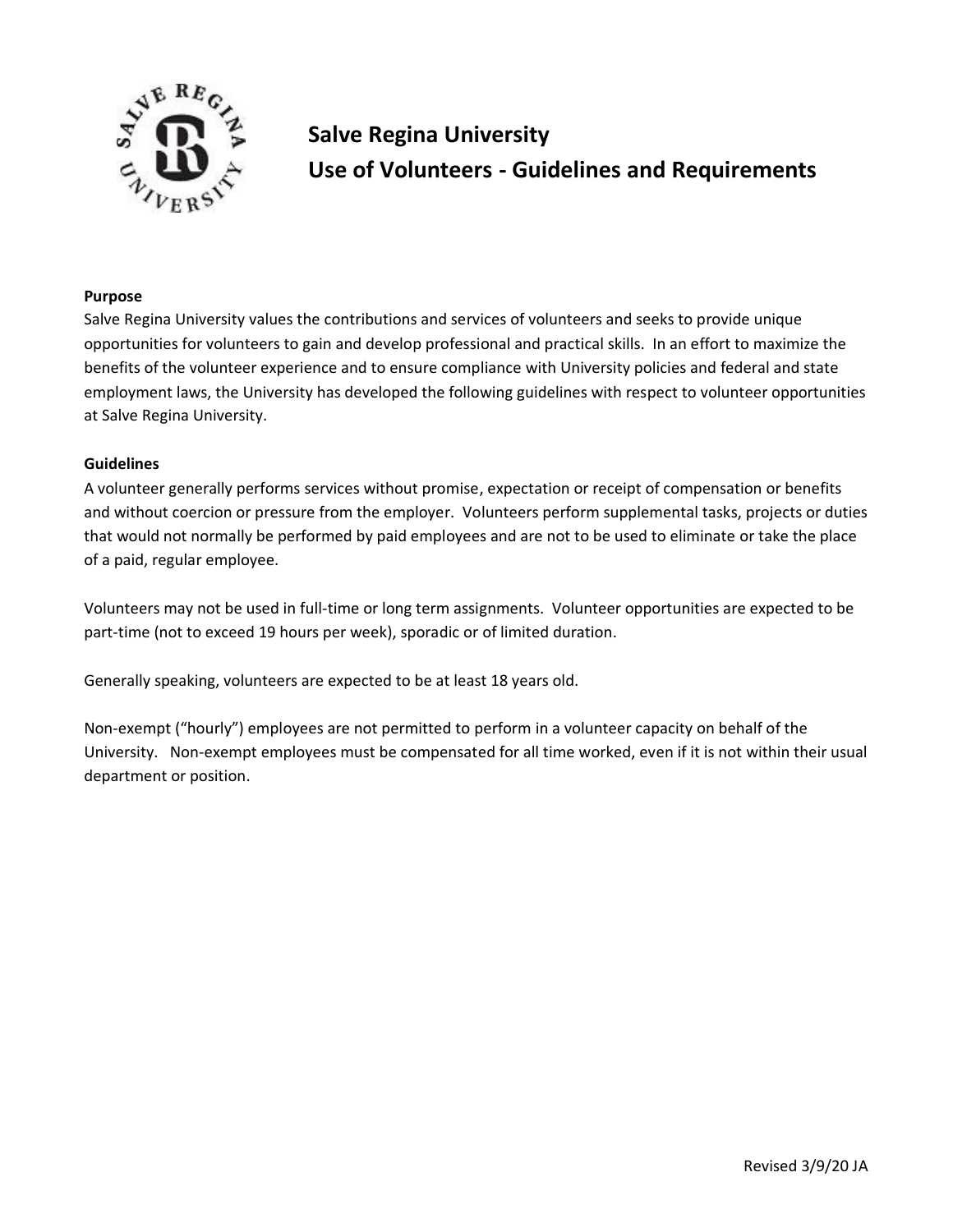Use of Volunteers Guidelines and Requirements Page 2

## **Requirements for Supervisors**

The following describes the responsibilities and requirements of the University supervisor of a volunteer.

- **I. Role Description** Develop a written description of the role, duties and responsibilities that the volunteer will perform. The description of responsibilities should indicate the number of hours per week, the duration of the assignment and should emphasize the academic nature of the relationship so that it is clear that critical business work is not being assigned to a volunteer. The written role description should not include duties that would normally be performed by an employee. In addition, the written description should indicate that the role being performed does not constitute employment with the University and that the duties being performed are not compensable.
- **II. Background Check and Required Forms -** Ensure that all appropriate forms are completed. Consult with Human Resources to make sure that your volunteer has complied with and completed all the required Human Resources related forms prior to beginning the volunteer assignment. Before performing any activities, a volunteer must satisfactorily clear a background check. In addition, all volunteers must complete a Volunteer Agreement Form, Personal Information Form, Policy Receipt Acknowledgment and Confidentiality Agreement Form, and watch a brief video about protecting minors on campus to comply with the University's training requirements for volunteers.
- **III. Supervision –** Effectively manage and mentor your volunteer. Develop an appropriate training and orientation plan. Provide appropriate resources and support including regular and ongoing guidance and feedback. Ensure that your volunteer understands and complies with University policies and guidelines.
- **IV. Proper Work Environment** Establish an appropriate work space for the volunteer. Work with your department manager if additional services or access is needed.
- **V. Ensure Confidentiality** Establish and clarify expectations with regard to the confidentiality of University or student information. Volunteers should not generally have access to student, employee or other confidential data. If a volunteer has the potential to come into contact with or must have access to confidential information in order to perform their role, be sure to review confidentiality guidelines and clarify expectations.
- **VI. Maintain Records of Volunteers** Maintain pertinent records and information about your volunteer including resume, address, telephone number and other relevant documents related to their volunteer assignment.